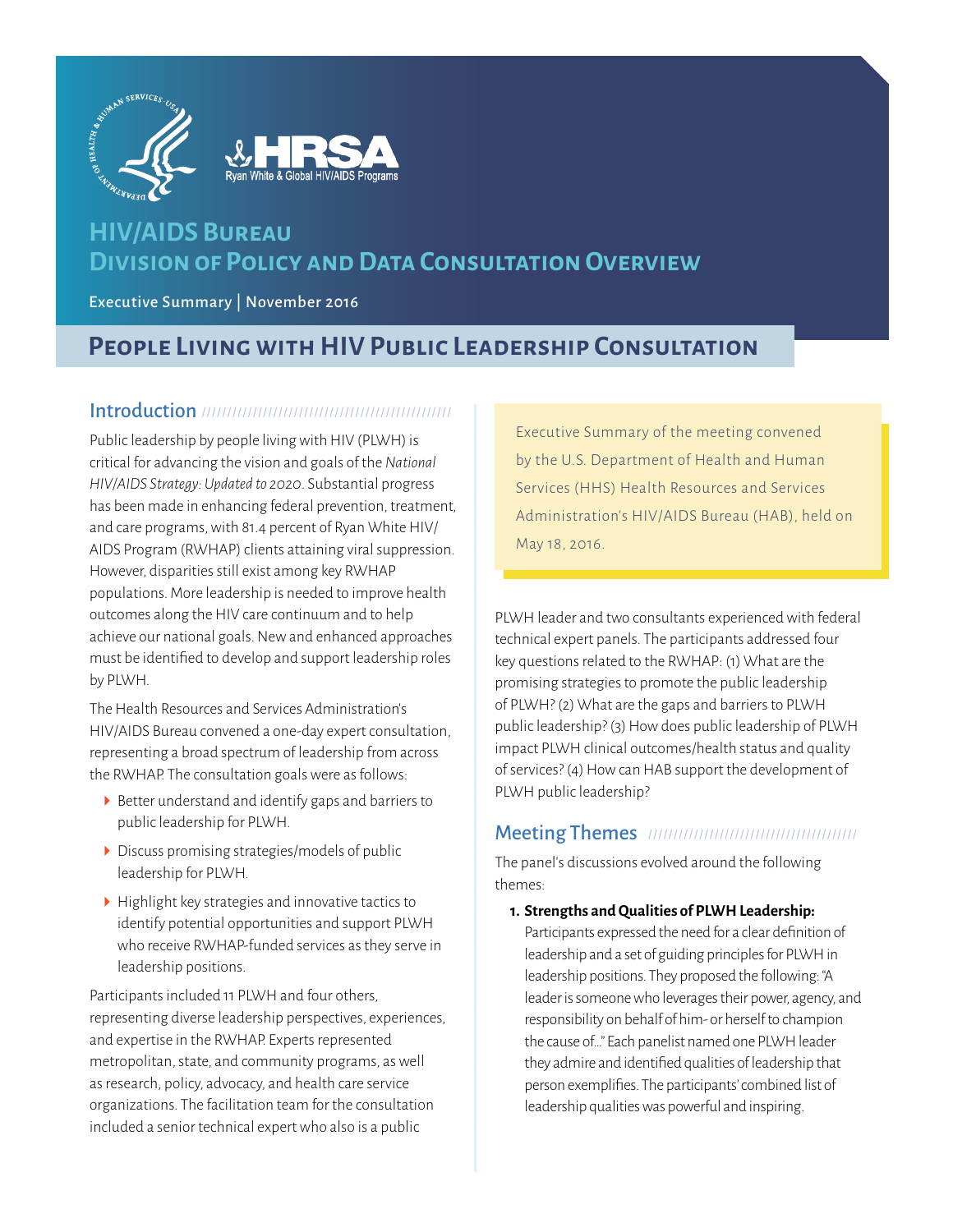#### **2. Barriers to PLWH Public Leadership**

**DEVELOPMENT:** Panelists identified barriers spanning a broad spectrum, including the following:

- PLWH are not adequately acknowledged, tapped, or compensated for their wide range of expertise, whether they have earned it through educational credentials or life experiences.
- A lack of opportunity to grow into top leadership positions occupied by veteran PLWH leaders has hindered leadership development among youth living with HIV, and insufficient protocols exist to create productive and safe mentor/mentee relationships for up and coming PLWH leaders.

Participants noted that inadequate HIV services for transgendered people also are an ongoing barrier.

- **3. Promising Strategies to Promote PLWH Public LEADERSHIP:** Panelists identified promising strategies, including the following:
	- *Mentoring and peer programming:* Panelists emphasized the importance of having peers and mentors that "look like them" (e.g., diversity in socioeconomic status, sex, gender, race, gender identity, sexual orientation).
	- *Creating opportunities for continuing education and training*: Panelists suggested programming and incorporating accessible opportunities for PLWH to advance their skills, expertise, and knowledge base is critical. Ideas included increasing opportunities for PLWH to attend and participate in international conferences; adding training tracks as part of national and international events, conferences, or other gatherings; and offering classes, training, and funding opportunities for professional certifications and degrees.
	- *Including PLWH through participatory program development:* Panelists recommended including PLWH in program development, review, and selection processes as joint learning; capacity building; and stronger design, implementation, and results.
- *Hiring skilled PLWH for senior- and mid-level management positions:* Panelists advised advancing placement of PLWH leadership in senior- and mid-level management positions and in decision-making roles in government, nonprofit organizations and community-based agencies, and planning bodies and advisory groups.
- *Prioritizing, conducting, and publishing research:* Panelists emphasized the importance of PLWH leadership in developing and collaborating on defining research agendas, participating on teams conducting research, and publishing findings in medical and public health papers and journals.
- *Increasing and expanding opportunities for policy and program engagement:* Panelists targeted policy arenas focused on where decisions are being made, particularly for health care coverage (e.g., Medicaid).
- **4.Prioritize Ideas to Promote PLWH Public LEADERSHIP:** Panelists identified and prioritized the following ideas:
	- *Increase accessibility to and robustness of workforce training, professional development, and employment opportunities*:
		- $\blacksquare$  Integrate peer training, "train the trainers," and mentoring into existing programs and events, and develop budgets and programmatic measurements for these activities. Hold national meetings and conference calls between agencies to develop integrated programming. Reach out to business executives (e.g., CEOs, CFOs), boards of directors, and other professionals for identifying future PLWH mentors.
		- $\blacktriangleright$  Host in-person conferences with skills-building tracts and provide financial assistance to PLWH so they can participate. Initiate partnerships with the U.S. Departments of Education and Labor to help PLWH earn certifications and academic credentials.



U.S. DEPARTMENT OF HEALTH AND HUMAN SERVICES HEALTH RESOURCES AND SERVICES ADMINISTRATION, HIV/AIDS BUREAU 5600 FISHERS LANE | MAIL STOP 09SWH03 | ROCKVILLE, MD 20857 301-443-1993 | [HAB.HRSA.GOV](http://hab.hrsa.gov)